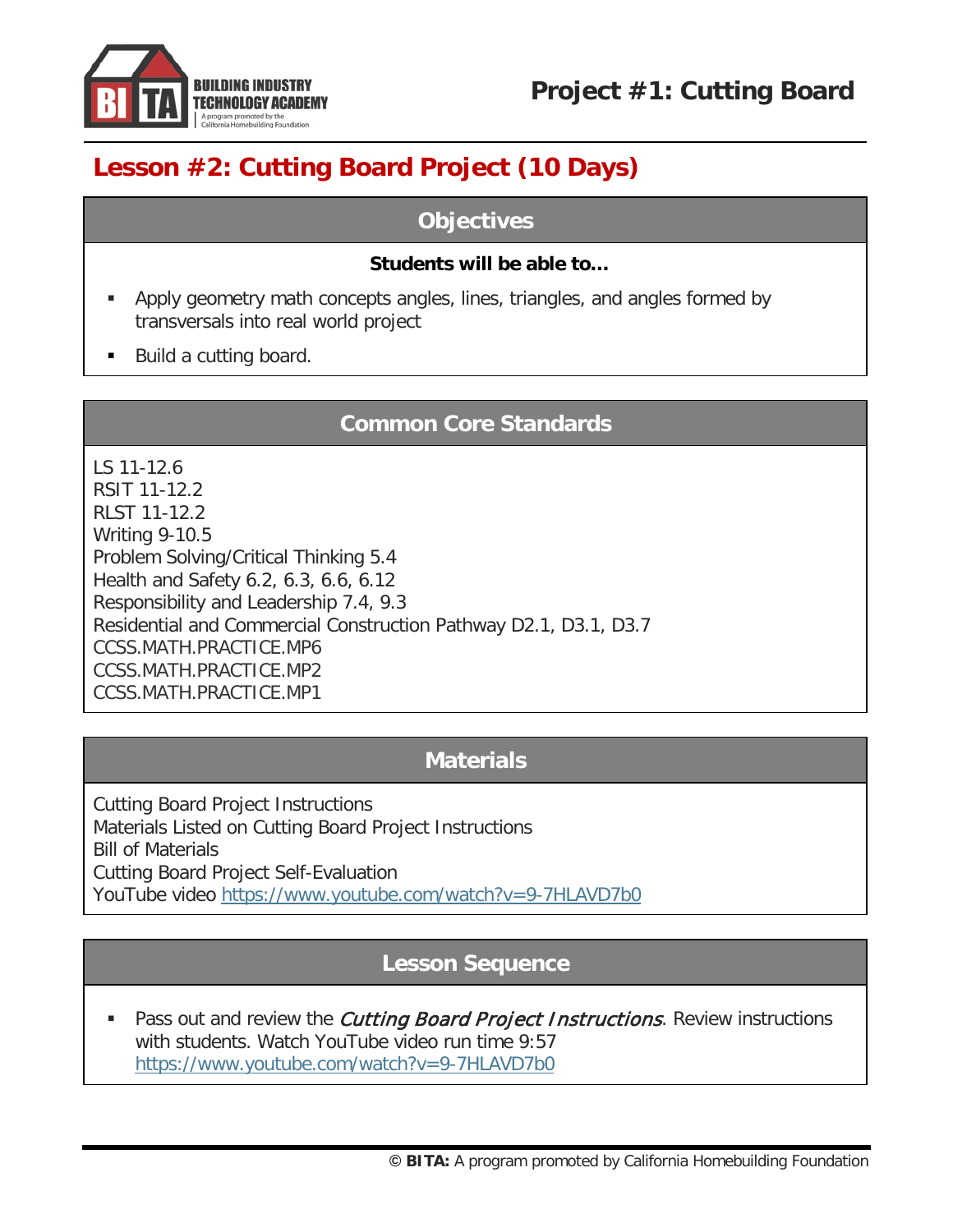- Have students fill in their *Bill of Materials*. Once checked off allow students to begin their project. Support students throughout the process as needed. (10 days)
- When students have completed their projects ask students to set their projects out and have students walk around the room to look at one another's projects.
- Have students fill out their Cutting Board Project Self-Evaluation.

### **Assessment**

Informal assessment throughout the project. Use student's self-evaluation forms and project completion to assess student work.

### **Accommodations/Modifications**

One on One Support Extra Time as Needed Math Support with Project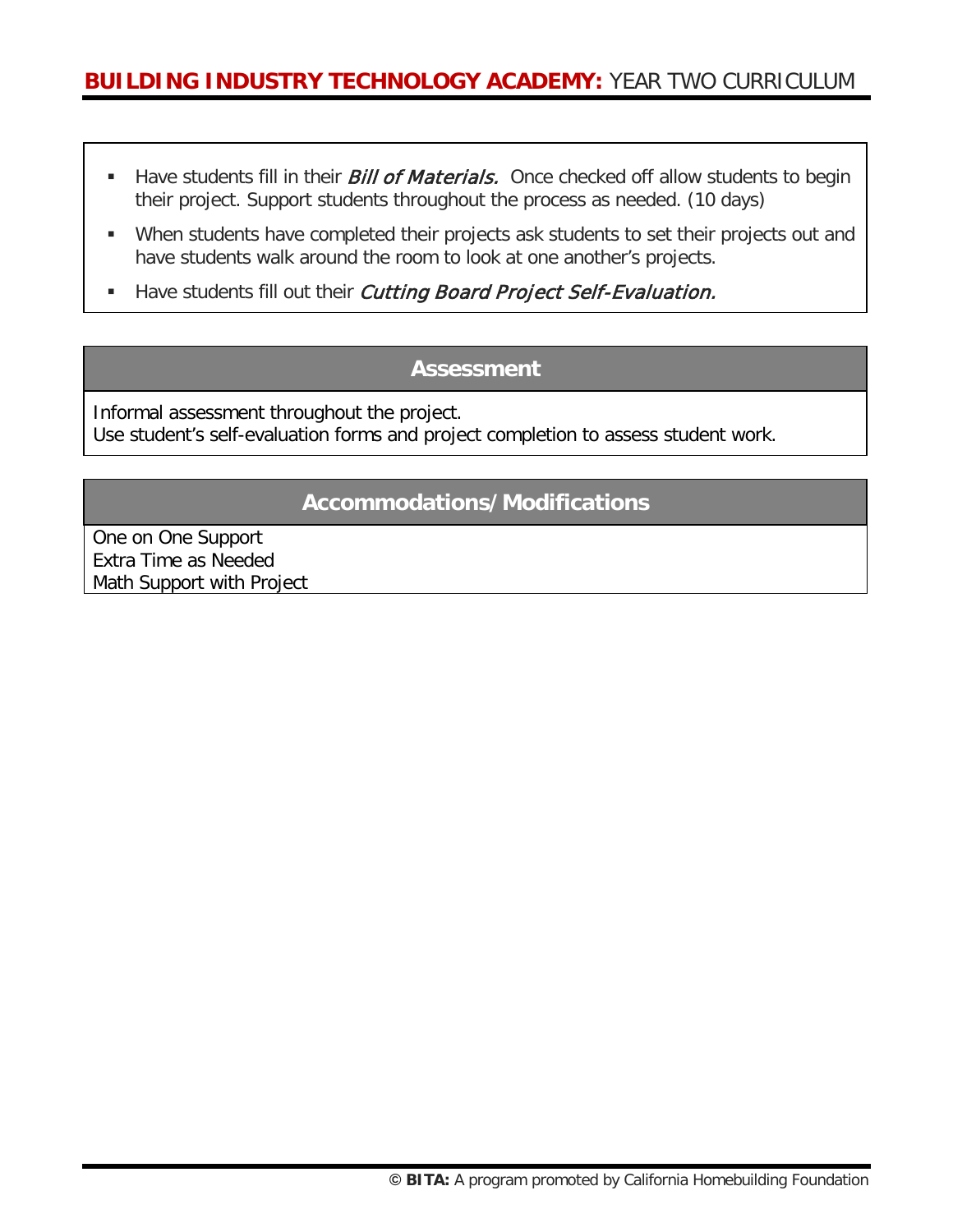## **Cutting Board Project Instructions**

#### **Wood Preference**

Use [hardwoods](http://en.wikipedia.org/wiki/Hardwood) one color for the board and another for the inlay.

#### **Video**

Router Inlay Practice run time 9:57 [https://www.youtube.com/watch?v=9-7HLAVD7b0.](https://www.youtube.com/watch?v=9-7HLAVD7b0) In this woodworking demonstration a diamond shaped veneer of maple is being inlaid into a scrap piece of a walnut veneer panel.

#### **Materials**

Finished cutting board dimensions: 11-3/4″ x 12″ x 1-1/2″

- hardwoods one color for the board and another for the inlay
- $\blacksquare$  9 wood strips at 1-1/2"
- **inlay pieces determined by the design**
- Titebond II or Titebond III Glue or non-toxic and water-resistant glue
- **Varied sandpaper with grits 80,120, and 240**
- **Tungoil to oil the board or other oil that is food save**

#### **Examples**





### **Order of Construction**

#### **Step 1: Cutting to Size**

- Determine the length and width of your finished product. The width may be contingent upon the size of the planer you'll be using.
- **Cut the pieces of lumber to size using a miter saw.**

Use and Safety Tips for the miter saw: Start the blade, then enter the board with the blade spinning, and saw through. Allow the blade to completely stop spinning before you lift the blade and put it back into place in the resting position. Listen to the sound of the saw; if the wood begins to pinch, the sound of the saw will change.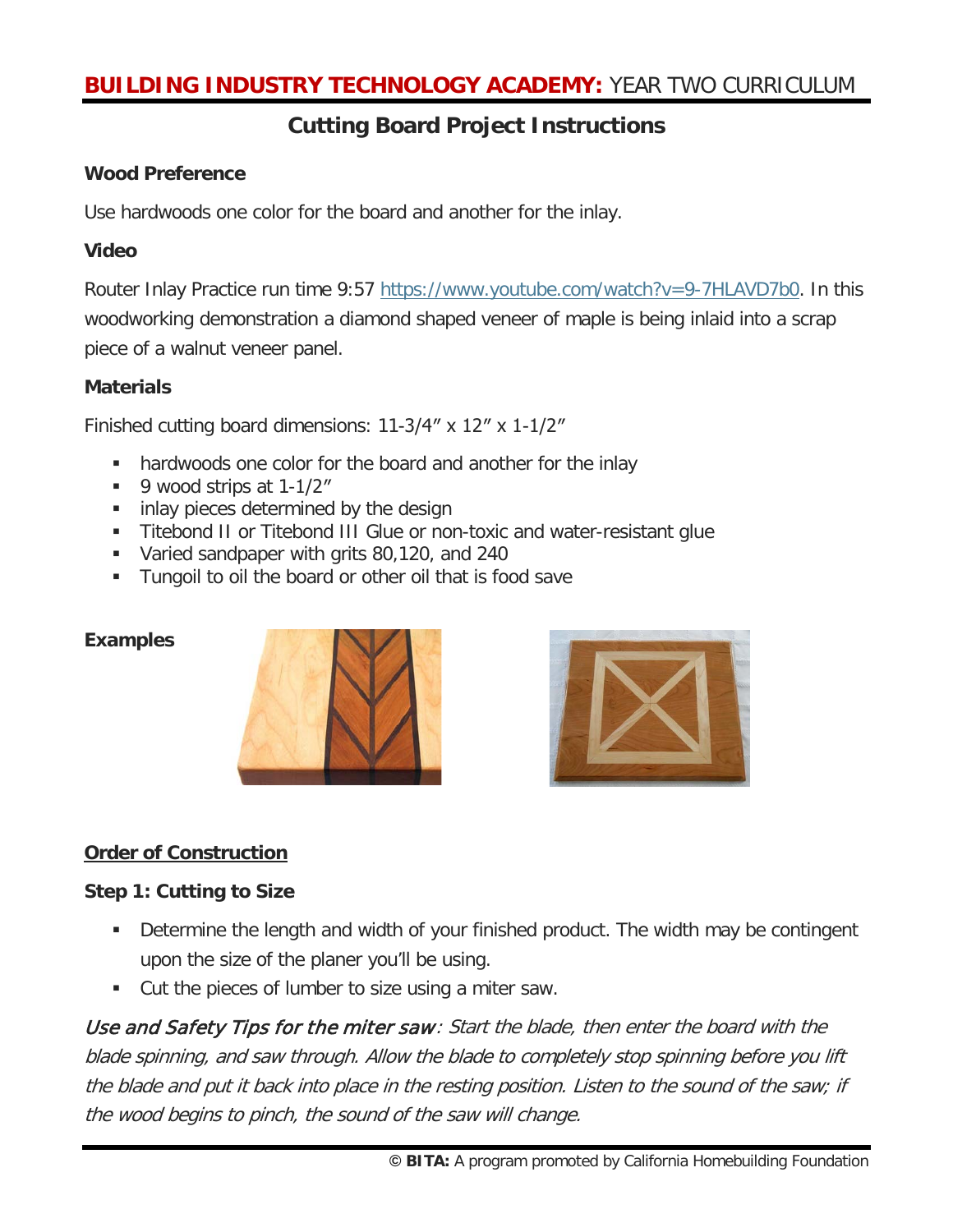- First square up the end of the board. To begin cutting the boards, make sure the straightest side is toward the rail when the board is lying flat.
- Cut all the boards to length on the miter saw, then move on to the planer.

#### **Step 2: Planer**

You will need one square, smooth side to place against the table saw fence when cutting the boards into your 1 -1/2" cutting board pieces.

- Choose the best edge of your board and begin creating the edge using the planer. The planer should be set up to take off approximately 1/16" of material on each pass. Take as many passes as you need until the board is square, smooth, and without defects. YOU ONLY NEED ONE EDGE TO BE PERFECTLY SMOOTH.
- Use the planer on all the boards.

#### **Step 3: Cutting Strips**

Use and Safety Tips for the table saw: Always use your push stick. On the last piece or as the boards get smaller, use only the push stick not your hands. Keep your thumb on the lower left corner of the board and always keep your hands behind the blade. Wait until the blade stops spinning before you remove any material away from the blade. Know where the kill switch lives.

 This cutting board will be 1-1/2" thick. Set the fence at 1-1/2" from the blade. Place the smooth edge against the fence and use the push stick to run the boards through the table saw. Cut all the boards to the desired size.

#### **Step 4: Glue & Clamps**

Use and Safety Tips: Set up the clamps side by side. Use Titebond II or Titebond III Glue, which are both non-toxic and water resistant. Have a wet cloth ready. The glue will not stick to the aluminum clamps.

 Stand the cut pieces on their edge so they all stand 1-1/2" high. The grain runs in different directions. The idea is you want to alternate those to minimize the warping in the board. Once you find a design you like, with a pencil make a  $#1$  in the top left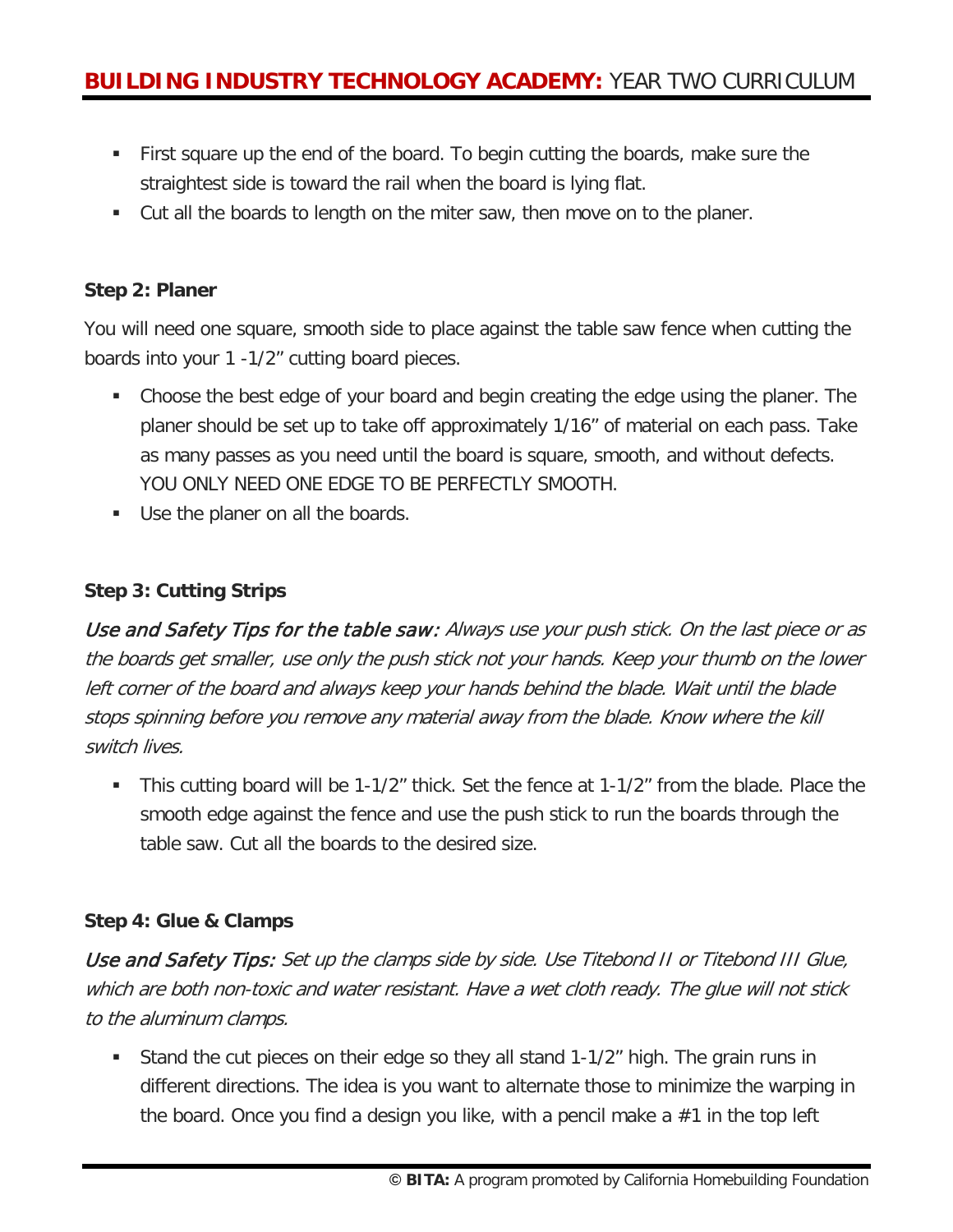corner and draw a diagonal line all the way across the board to the lower right edge, label that edge #2. If you would drop pieces or get out of order transporting to the clamps, you'll be able to reassemble the pieces in the proper order starting with #1 and following the diagonal line until the last piece  $#2$  is in place.

- Set up the parallel clamps. Place the cut pieces flat on the clamps with the first piece flipped on edge against the stationary end of the clamps. With the first piece of wood in place, put glue on the second piece, which is lying flat.
- Squiggle a line of glue from end to end, roll or brush the glue on evenly. Flip the wood on its edge and press and wiggle against the first piece of wood already in place. Continue to quickly brush the glue onto each piece and flip into place until all the pieces are glued together.
- Try to keep the edges neat and aligned and the surface level as you are gluing.
- When finished, use a scrap board to press flush against the edge to realign the edges if needed.
- Clamp the pieces together until the glue squeezes out. Check for gaps and tighten the clamps to close the gaps. Fill any gaps you cannot press together with glue. Don't over tighten the clamps and squeeze out all of the glue.
- Wipe off the excess glue with a wet cloth. Wipe the top, bottom and edges. It is okay to flip the board over while in the clamps.
- Allow 24 hours for full strength bond before unclamping the board.
- Begin by unclamping the cutting board. Use a scraper to delicately remove the excess glue without gouging the wood. Just remove the big chunks of glue that pooled under the clamps.

### **Step 5: Flattening**

- Cut the board to the desired size
- Block plane the top to make the uneven pieces as level as possible before sanding
- **Sand first with grid 80 then grid 120, and finish with 240 grids.**

Use and Safety Tips for the Planer: The board goes into the planer with the grain; not against the grain. It is helpful to have a person on the opposite side catch the outbound material. The planer will make the top and bottom smooth by removing material that is raised. The board goes into the planer with the grain. Use the elevation crank (a.k.a handle or dial.) to adjust the thickness to meet the top of the board. Run the board through once. Lower the thickness by turning the elevation crank to the right. Run the board through the planer again. Continue this process until the cutting board surface is smooth and even.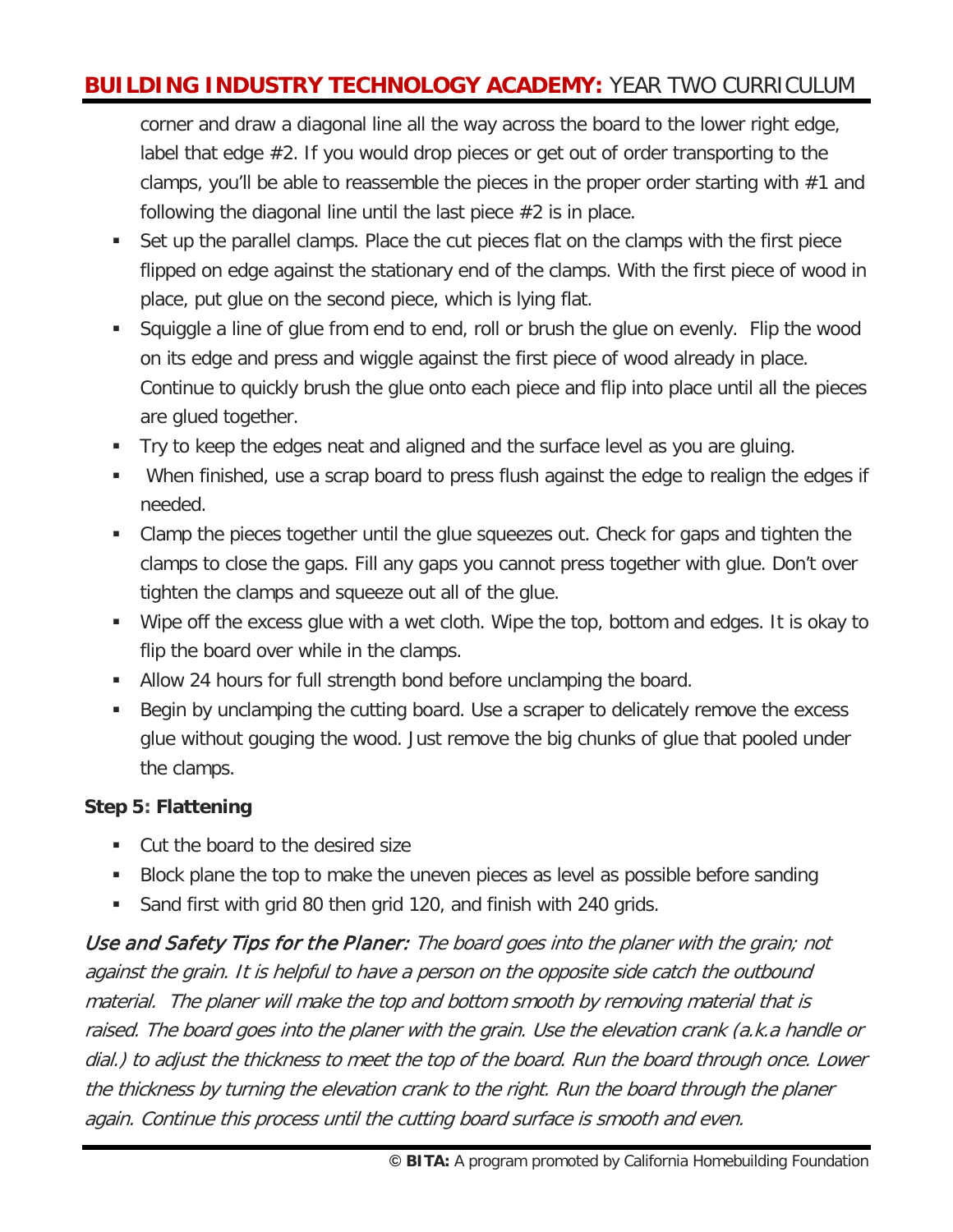- To flatten the bottom, use the thickness planner. Make sure the top is level as possible before doing this.
- After a few trips through the planer our 1-1/2" thick cutting boards are now 1-3/8" thick.

#### **Step 6: Routing and Final Sanding**

 Use a 1/4-inch round over bit in a router to knock off the edges and give it a more finished look.

#### **Step 7: Adding the Inlay**

- Create your design.
- Trace the design onto the wood.
- Use a band saw or scroll saw to cut it out
- Stick the piece temporarily onto the base. Double stick tape the inlay piece to the substrate in the appropriate position and trace around the perimeter with an exacto knife.
- Once you have a nice deep scribe line, carefully remove the inlay piece.





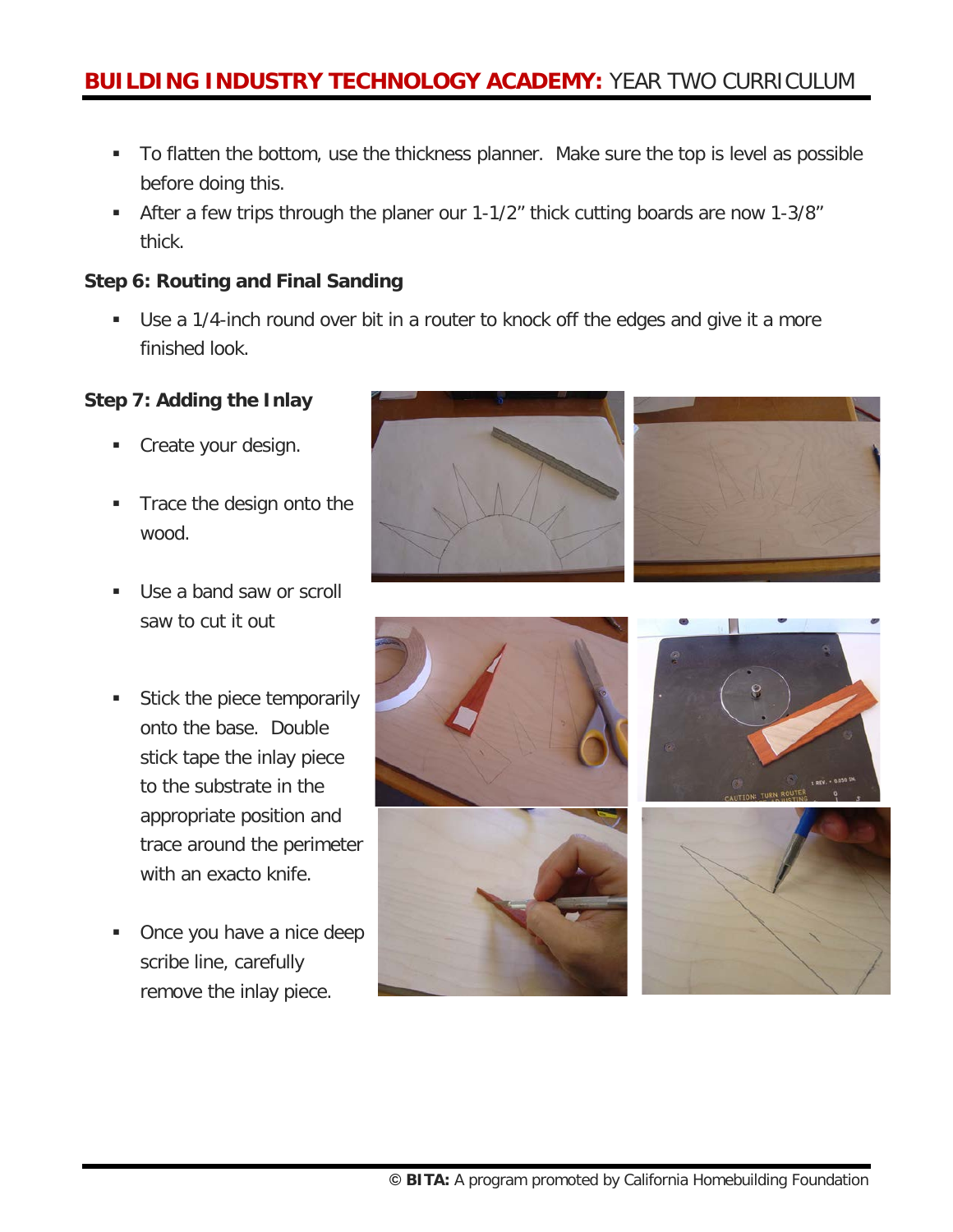Begin routing with  $1/8$ " bit, staying away from your scribe lines for now. The depth should be set so that your inlay pieces will sit just slightly proud of the surface.



- Switch to your 1/16″ bit and use your magnifying headset to sneak right up to the line. Watch for the wood to fray and break away at the point when you've reached the scribe line. Be careful not to cut too deeply.
- Smooth the recessed area. Use a small piece of sandpaper to flatten out the base and edges after most of the wood is removed.



- Test fit the inlay piece and remove material where required. Also consider sanding a slight bevel into the inlay piece so that it fits somewhat like a cork in a bottle.
- Add glue to the recess and the veneer piece. Then, place a flat piece of hardwood, larger than the inlay piece, on the inlay and whack it with a mallet. One or two moderate blows should seat the inlay completely.
- **If there are any gaps, thoroughly mix the sawdust you've** created into the glue and fill any gaps to make them look like part of the original material.
- Once the glue is dry, use a scraper or block plane to remove the excess stock and then repeat the process



 If the inlay is slightly raised above the surface, sand it down until it's flush with the surface of the wooden base.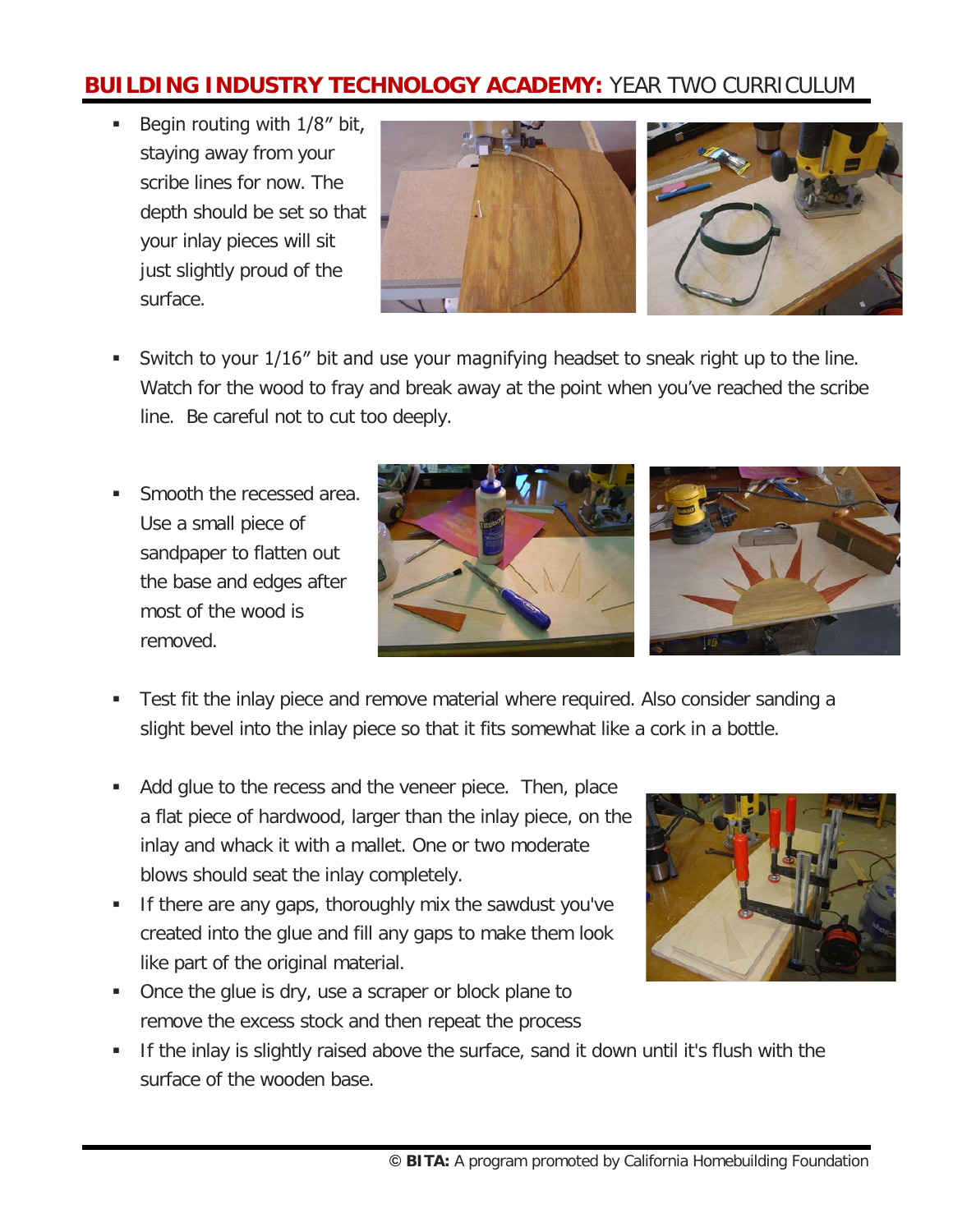#### **Step 8: Routing and Final Sanding**

- Use 220 grit sandpaper or finer to keep the inlay nice and polished.
- Make a mortise on the side sections for a grip on the board.

#### **Step 9**: **Finishing**

- Finish the cutting board using Tungoil to oil the board or other oil that is food save.
- A mineral oil/beeswax mixture meant for butcher blocks, also works fine for cutting boards. Apply a thick, generous coat, and let it soak in for a few hours then come back and buff it to a shine (or almost a shine).
- To apply Butcher Block Oil simply flood the surface, allow the oil to penetrate, and then wipe off the excess. Re-apply when surface shows wear. The Butcher Block Oil will darken and bring out the contrast in the wood. It has a very rich.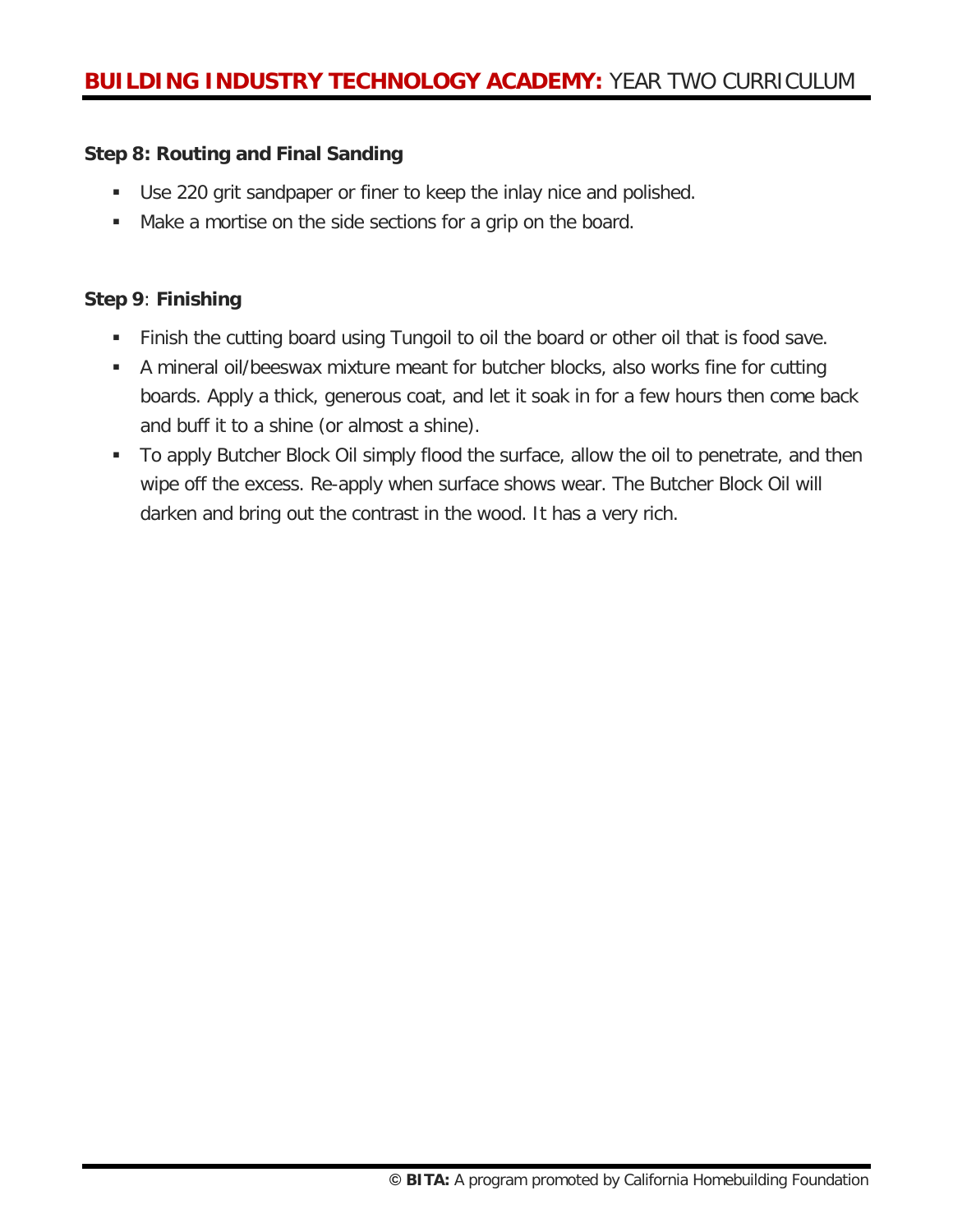### **Cutting Board Project Self-Evaluation**

1. What I had learned from this project ...

2. Parts of the project I am most proud of ...

3. Safety practices I have been observing...

4. What I have learned that I should be doing, from this point on, to ensure any other projects have an excellent outcome.